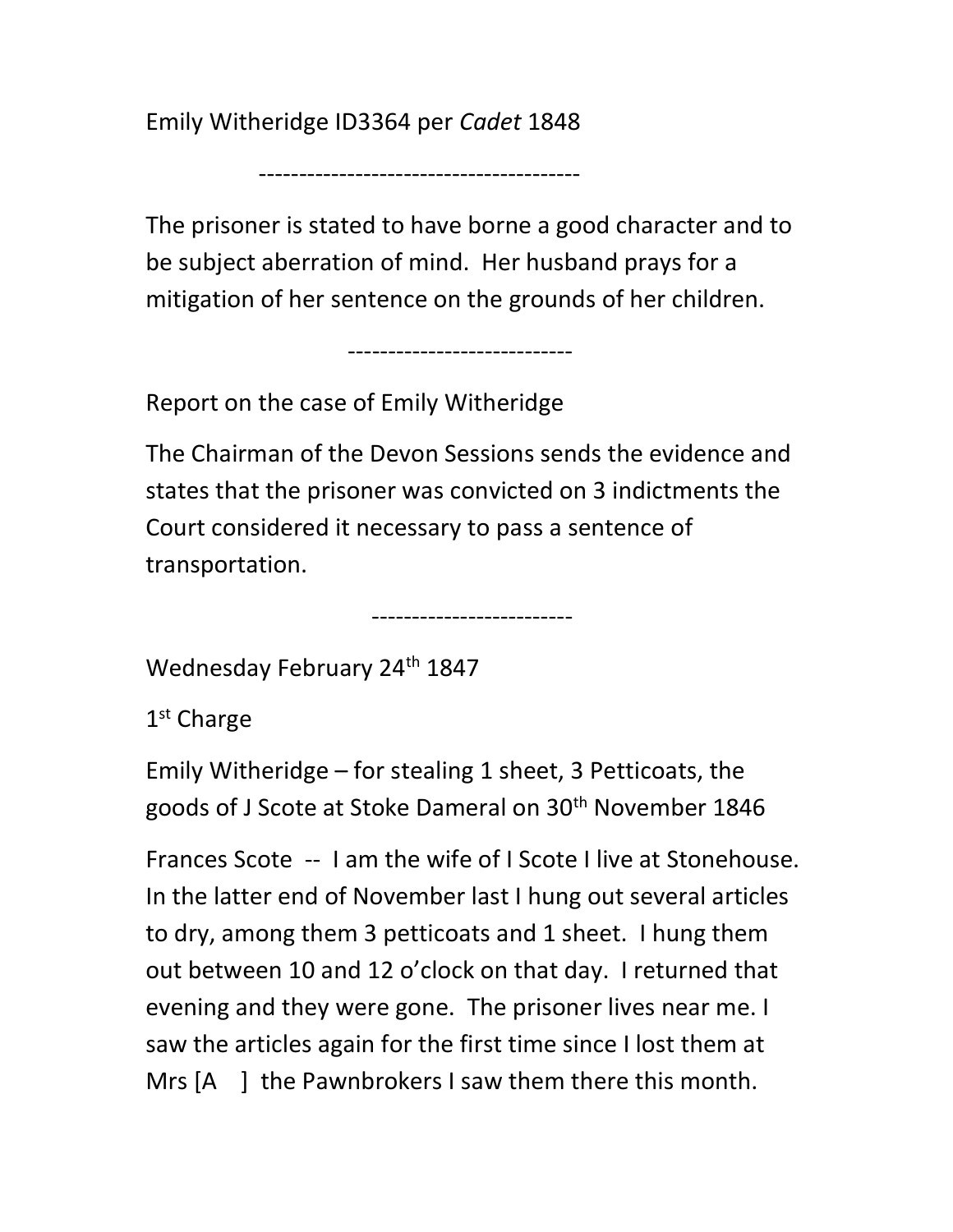R.[Rider] I am a Publican living at Stonehouse. I showed Mrs Scote 2 Petticoats I received as a pledge from the prisoner on 30th November last I advanced her on them and other things 5/- . I gave then to the Constable.

William Linden -- I am a Constable. I produced two petticoats I received from Mrs [ ]. I have had them ever since.

Ellen Cooper -- Last Monday fortnight the prisoner gave me a parcel to take to the Barbers shop. Mr Scote is a barber I took there , he kept it there.

I Scote -- The last witness brought a parcel to my shop, it contained a sheet which I produce.

Mrs Scote -- recalled -- These are two other petticoats I lost. I know them (the marks were explained) I also know the sheet.

The Jury found the two prisoners GUILTY.

---------------------------

2<sup>nd</sup> Charge

Emily Witheridge

For stealing shirts the good of Mr [Fox] at Stoke Demeral on the 9<sup>th</sup> December 1846.

Sarah Fox -- I live at Stoke deneral on the 9<sup>th</sup> December last I huing out some clothes to dry, and among the aricles were 4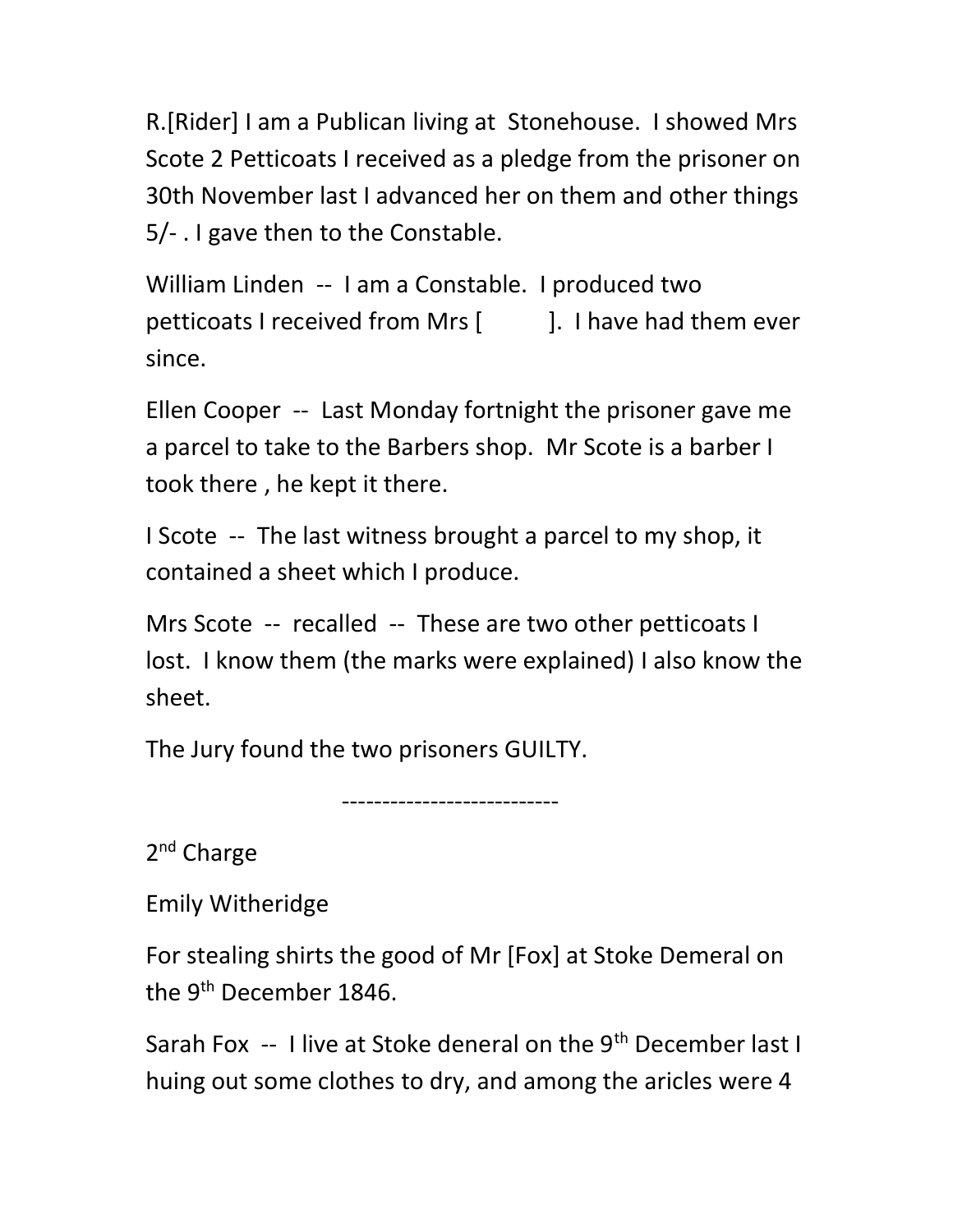shirts, which I afterwards indentified – I saw them again at Mrs [ ] the Pawnbroker.

Mrs [Reader] I produced 4 shirts which I showed to Mrs Fox. I received them in pledge from the prisoner on the  $12<sup>th</sup>$ December last.. I gave them to the Constable.

J Peck -- I am the Constable. I received the shirts from Mrs Rider which I now produce.

Mrs Fox (recalled) I know these shirts. They are the shirts of persons who gave them to me to wash. (Marks were explained to the Jury)

The Jury found the prisoner GUILTY.

-----------------------

3<sup>RD</sup> Charge

Emily Witheridge

In stealing a pair of boots the goods of Mrs Davies on Tuesday 29<sup>th</sup> December last.

Mary Davies  $-1$  am the wife of W Davies and on 29<sup>th</sup> December last the prisoner came to our shop and asked to look at some boots -- after selecting a pair she said they were not for herself -- but for an acquaintance, she said will you let me take them with me, and your child to go with me - I told her the child should take the boots with her -- I put up two pairs in a parcel and gave it to the little boy and told him he was to bring back two boots or the money. The boy is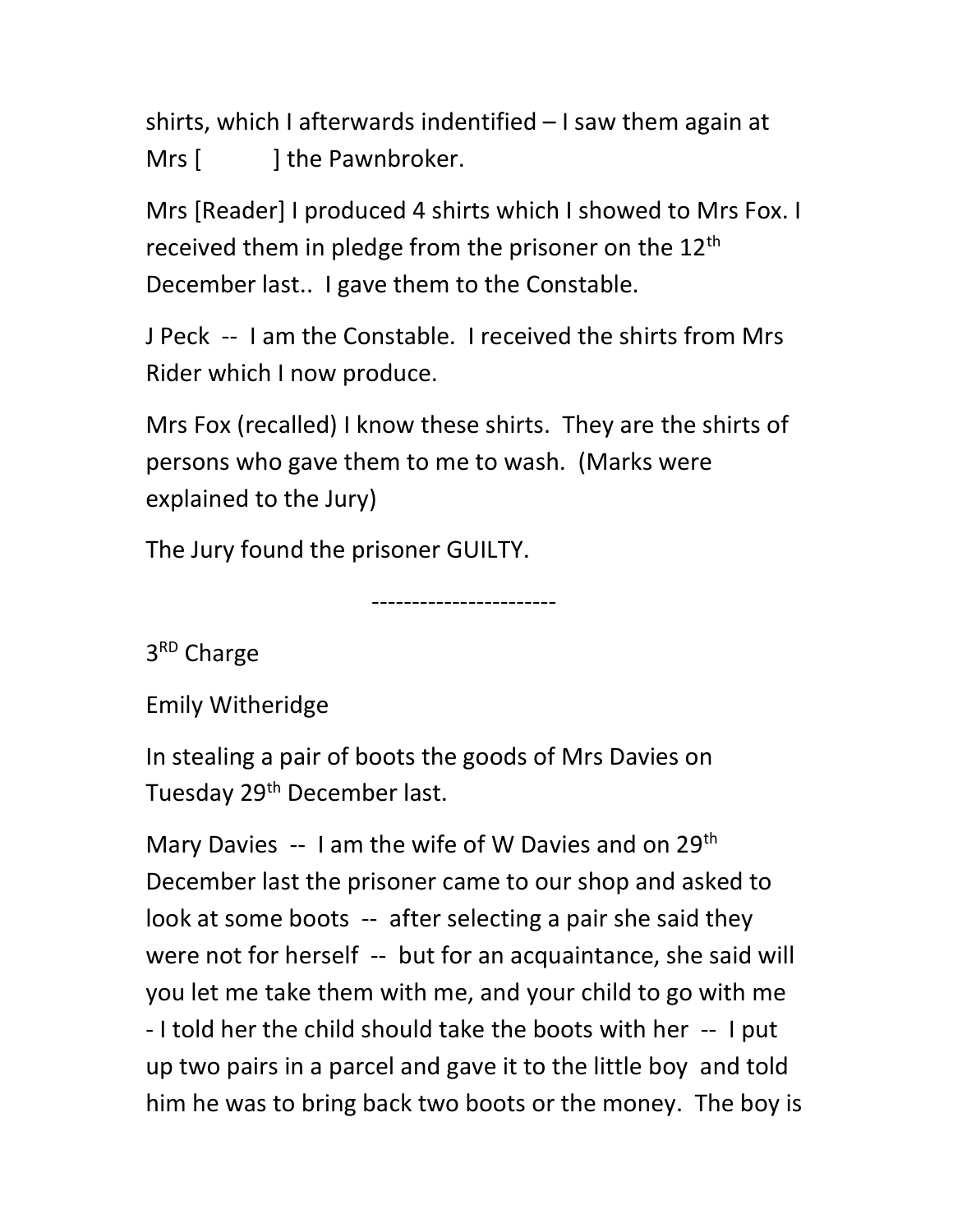about 10 years old the boots were in a handkerchief. Shorty after my boy came back crying and he did not bring back either two boots or the money.

Cross Examined by the Prisoner: --

I did not give the boots into your hands but into the boys, and told him not to part with them.

William H Davies -- I am the son of the last witness, my mother called me and gave me a bundle and told me to go with the woman – I went with her and carried the bundle, when we came to [Scholes] she took the bundle from me and went away – but she never came back again, she took the bundle out of my hands. I did not give it to her , I went back and told my mother.

Mrs [Rider] -- I produce a handkerchief which the prisoner pawned with me.

J [Lindon] -- I am a Constable. I produce a pair of boots. I found them on the prisoners feet when I took her up.

Mrs Davies (recalled) -- This is one pair of the boots and the handkerchief. They are mine. The other pair of boots have not been found.

Sentence: -- Guilty -- Imprisonment for one week for each of the two convictions and transported for 7 years at a time later.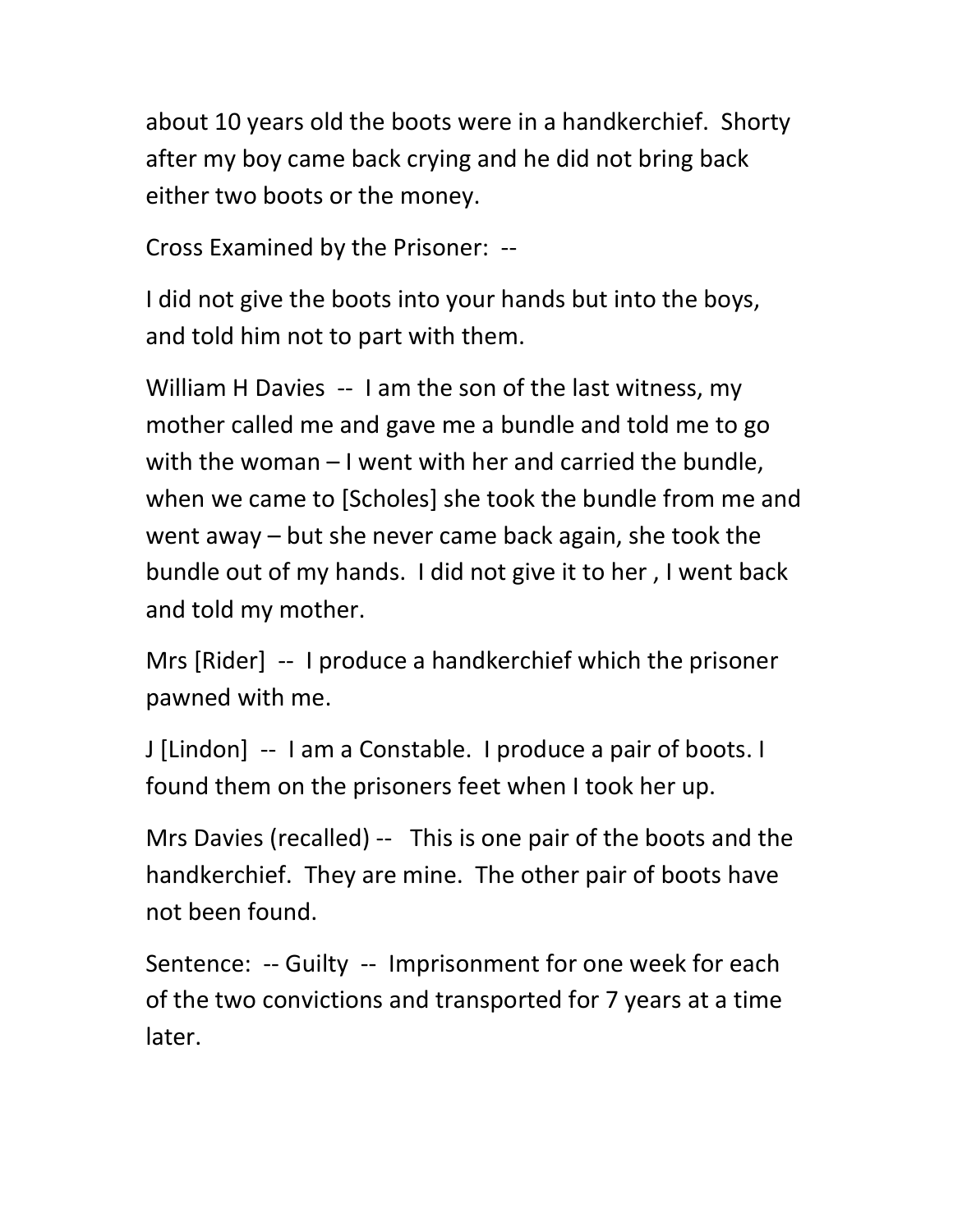Had the prisoner been tried at different Sessions, she would be able probably have been [ ] on a charge of felony after from [ ] and it was two opinions of the Court that as she had been convicted on three separate indictments of offences on three different occasions that a less punishment than transportation for 7 years ought not to be inflected. Upon reflection I am not prepared to alter that opinion.

There was no appearance of a weak mind manifested in the past on her trial, she said however very little and asked two questions. The question put by the prisoner to the boy Davies was suggested to her by a question from myself as I inquired if the Prosecution had [parted] [unto] his [profession] to the prisoner. No witness was called to her character the Court was aware that she was a married woman with a family but as she seemed to be addicted to theft and in the case of the boots, practiced it with some cunning, we thought it would be better for her children that such a mother should be removed from them.

According to my recollection the Constables spoke of the respectability of the husband.

Montague B Bere

Chairman.

----------------------------------------

Exeter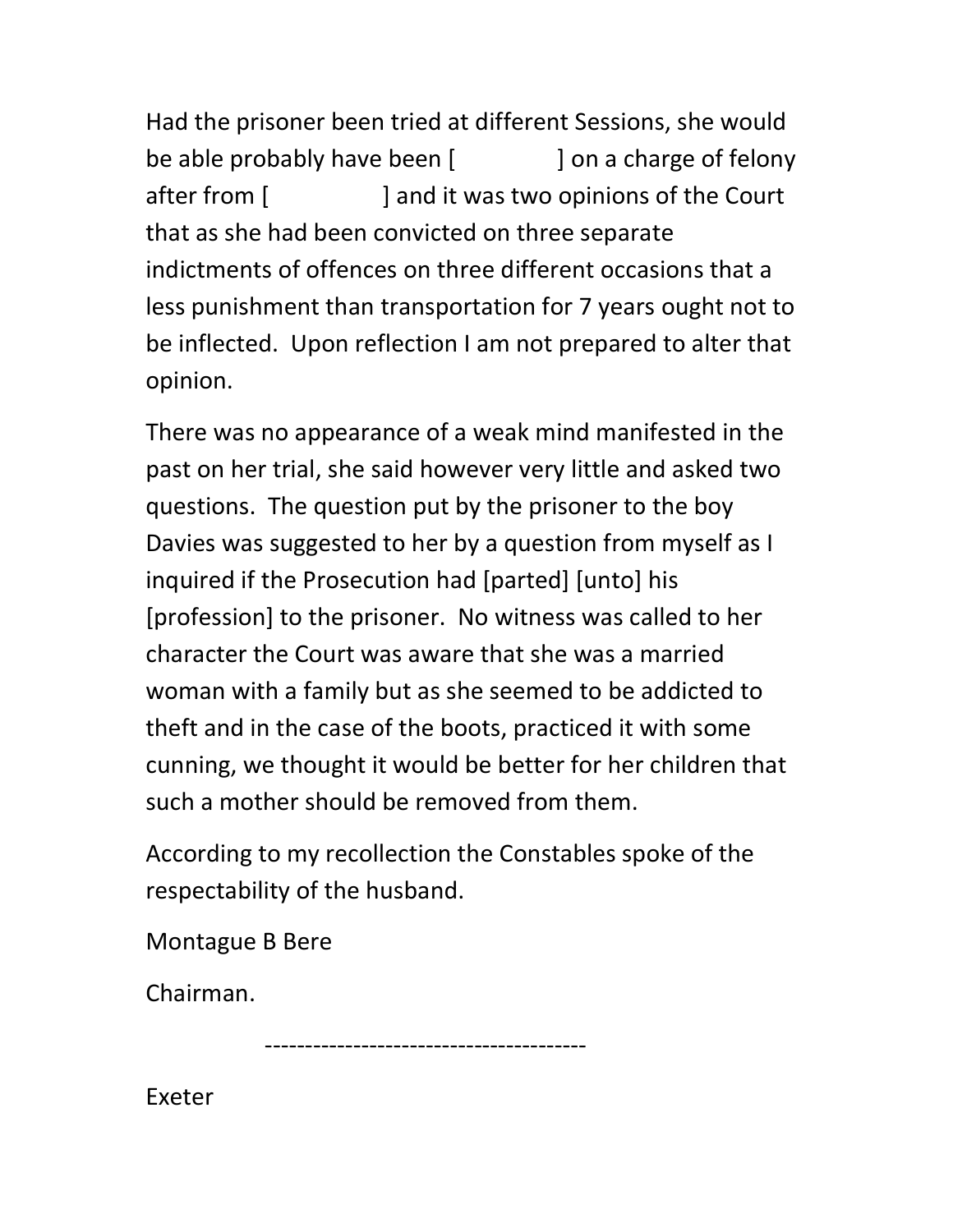12th March 1847

Sir

In reply to the inquiry as to Emily Witheridge tried at the last Sessions for the County of Devon, I enclose at your request a copy of the evidence given at the Trial and my observations thereon. I also return the memorial and case.

Your obedient servant

Montague B Bere

---------------------------

Devonport

4<sup>th</sup> March 1847

 $[$   $]$ 

The enclosed papers have been handed to me with a request that I would lay a merciful consideration of the case. I would but only to state that the parties who testified are suspectable and thin (by Keith three lines of writing cannot be read) in his wife I know nothing personally.

I remain

| Your [ |  |
|--------|--|
| ſ      |  |
|        |  |

Devonport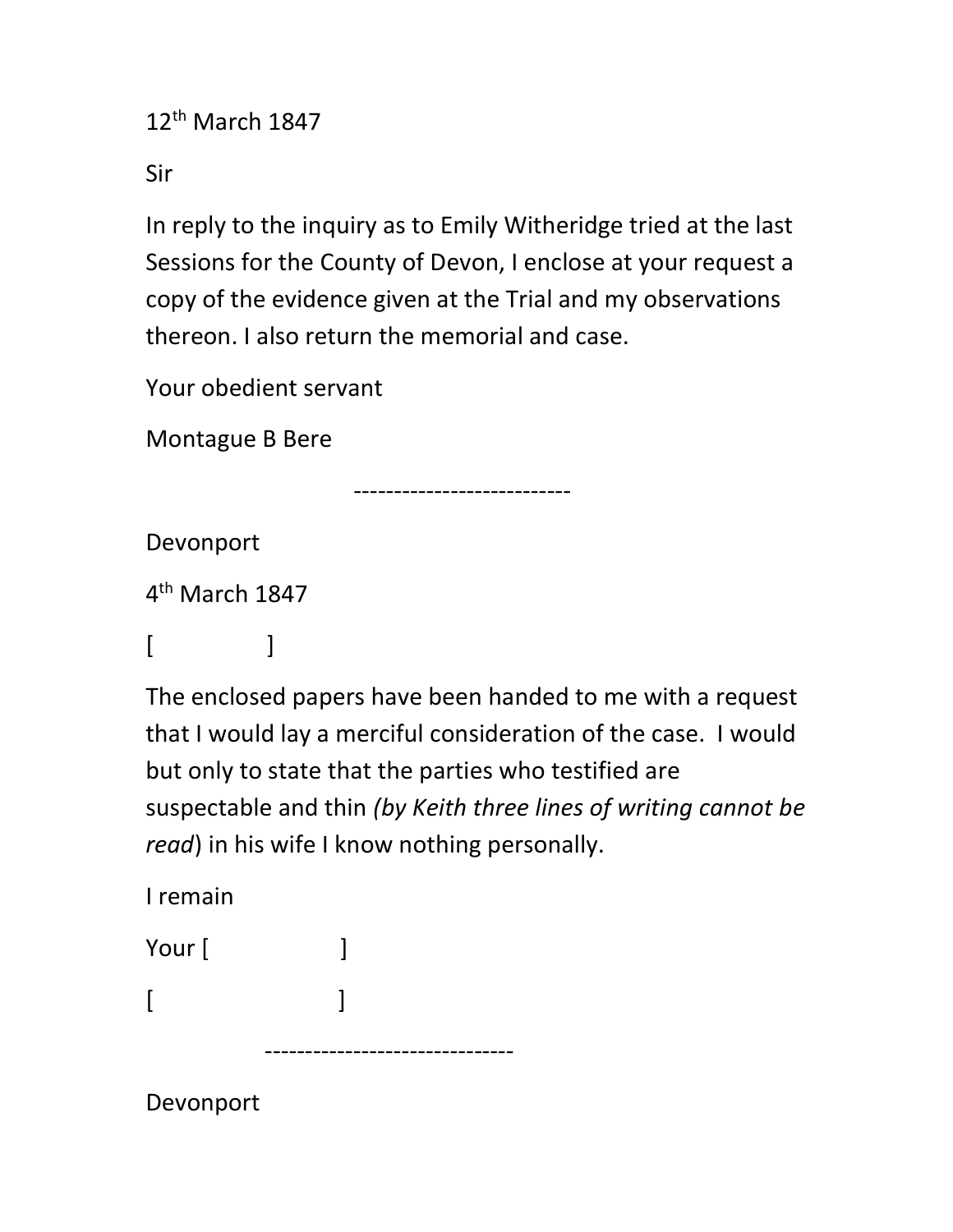2<sup>nd</sup> March 1847

Sir

At the request of friends of Abel Witheridge I have made every inquiry in my power and are convinced that the statements contained in his Petition are correct and believe his wife to be worthy of your merciful consideration.

I am

Sir

Your obedient servant

John Thomas Tourer

To the Right Honourable Sir George Grey.

---------------------------

We the undersigned Burgesses and Inhabitants of the Borough of Devonport sympathizing with the Petitioner (Abel Witheridge) in behalf of his wife, do firmly believe up to the time of her committing these offences she had always conducted herself as an honest sober and industrious woman and we strongly recommend her to the kind consideration of Sir George Grey.

William Jefferies.

1 st March 1847

W Carne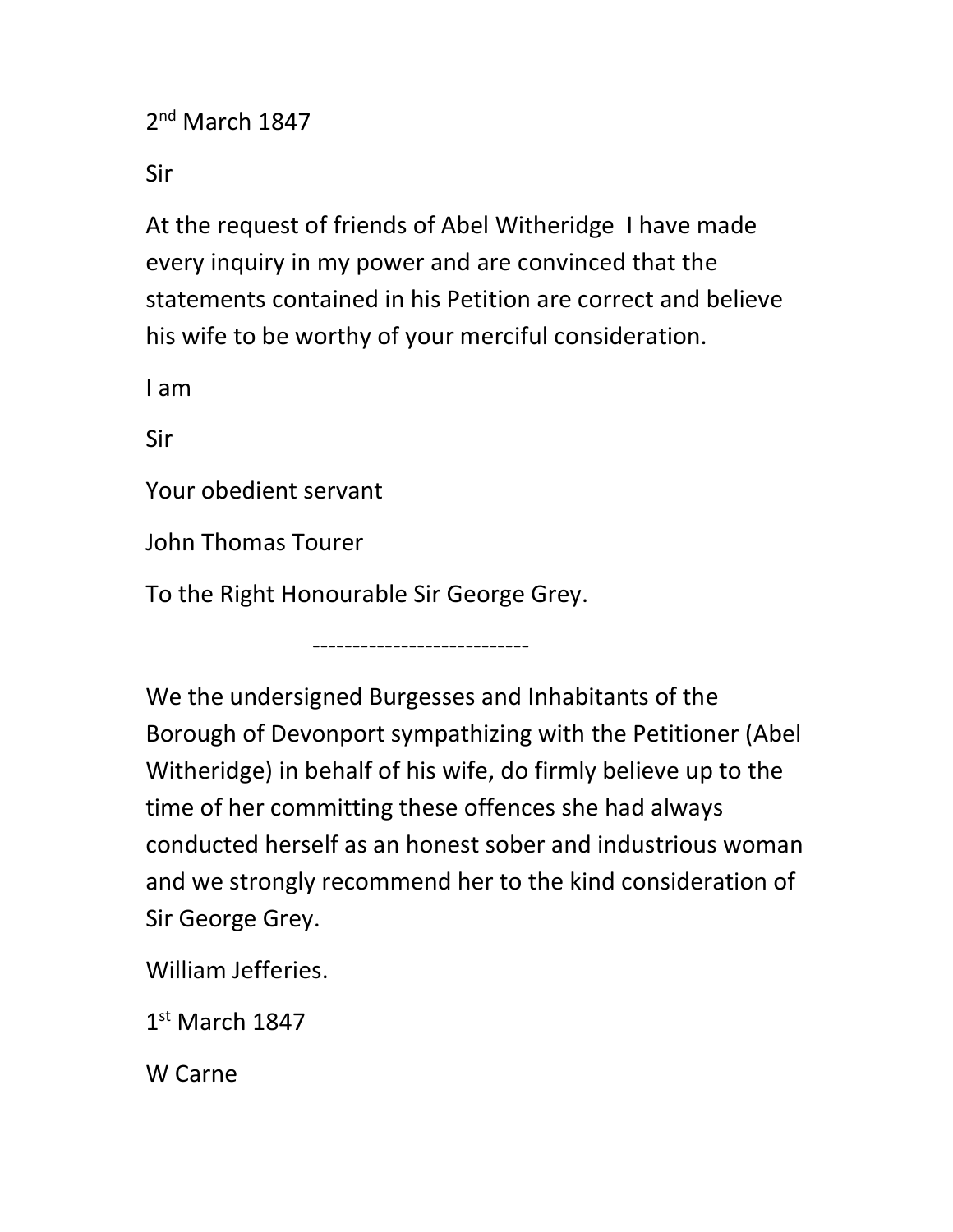Joseph Duer

William Williams

And another 88 signatures.

------------------------------

To the Right Honourable Sir George Grey Secretary of State for the Home Department

The humble Petition of Abel Witheridge of Devonport Devon – Mason.

## Most humbly Sheweth

That your Petitioners wife Emily Witheridge tried and convicted at the last General Quarter Sessions of the County of Devon upon 3 indictments :  $1<sup>st</sup>$  for stealing a shirt and two petticoats.  $2^{nd}$  for stealing a pair of boots.  $3^{rd}$  for stealing 4 shirts and sentenced to 3 and 6 months imprisonment and 7 years transportation consequently your Petitioner is now left in the care of 4 helpless infants who without the protection of a mother must necessarily be exposed to, many hardshi0ps in this injurious world particularly 2 who are exceedingly delicate and afflicted and being suckling at the time of their mothers apprehension.

That your petitioner has always borne the character of an honest man and so had his unfortunate wife up to this present lamentable transaction as will appear by the accompanying certificate.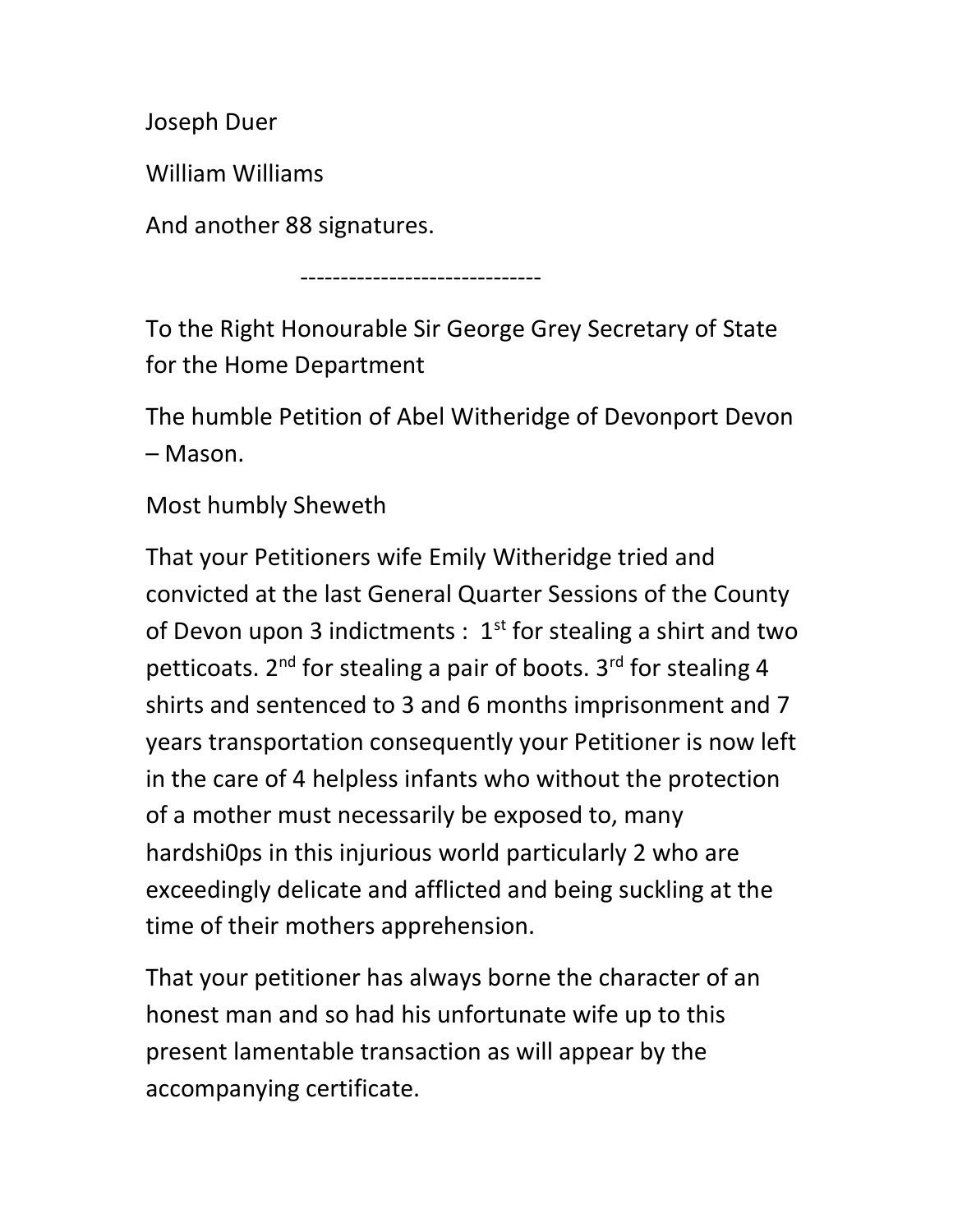That your Petitioner firmly believes that his wife must have been labouring under some affliction of the "mind" at the time of the committal of those offences from the fact of his wife having before been subject to fits of the like description and which would have been proved at the trial but for the very great expense of so doing but which is now certified to have been the case therefore your Petitioner most earnestly implores you to be pleased to take the circumstances into your merciful consideration and recommend a mitigation of the sentence and that she be not sent out of the country but removed to one of the Home Establishments that your Petitioner and his little family may thus have some alleviation of their affliction by having the opportunity of communicating with his unhappy wife.

And your Petitioner has in duty bound will ever pray.

Abel Witheridge

38 Monument Street

Devonport

5<sup>th</sup> March 1847

aged 32

Devon Quarter Sessions February 1847